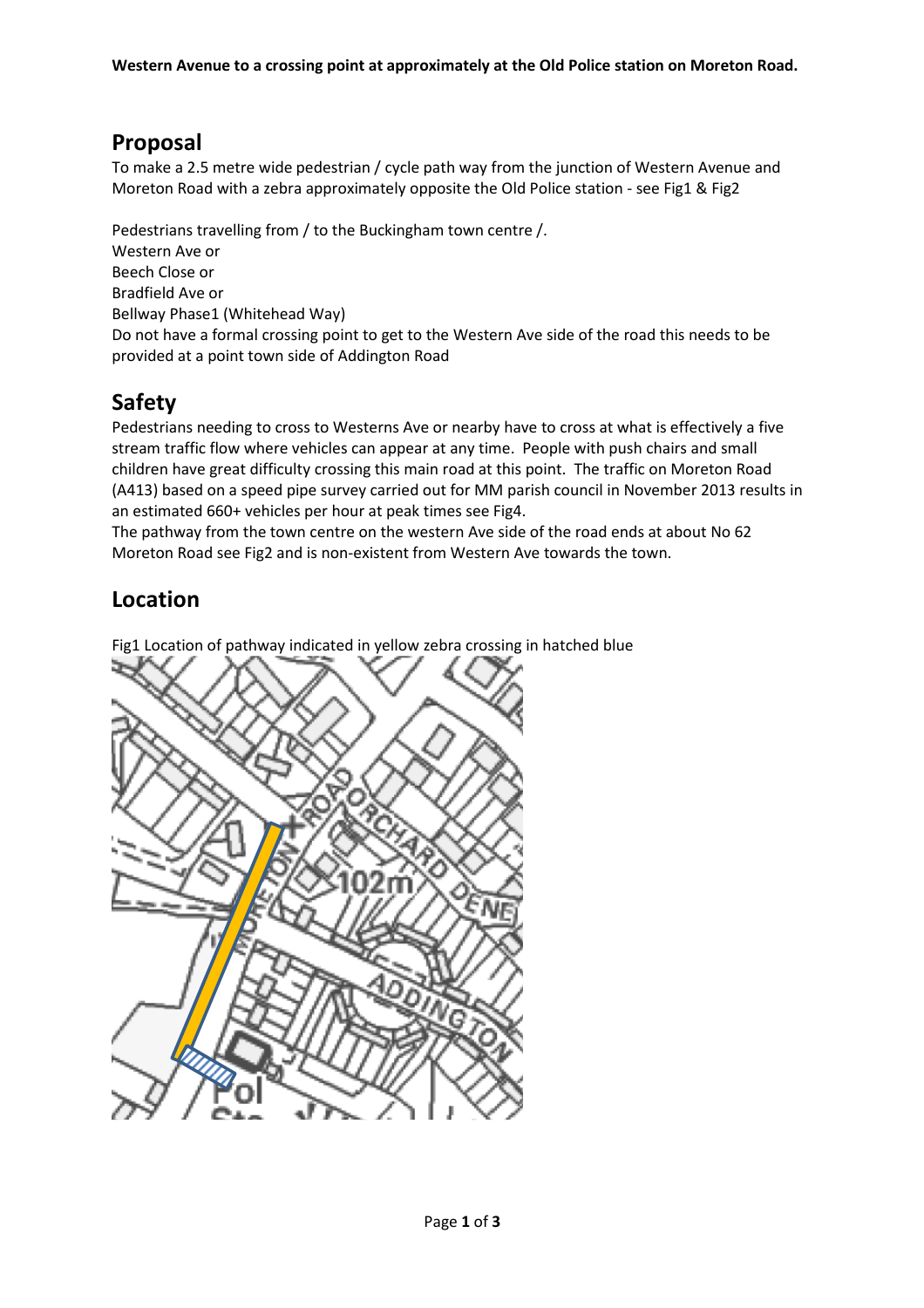**Western Avenue to a crossing point at approximately at the Old Police station on Moreton Road.** 



Fig2 View towards the town centre and the approximate proposed crossing point.

Fig 3 View looking out of town where the path way stops on Moreton Road outside No 63.



Fig4 View looking towards the town centre at the junction of Moreton Road and Western Ave showing no pathway on the right hand side.